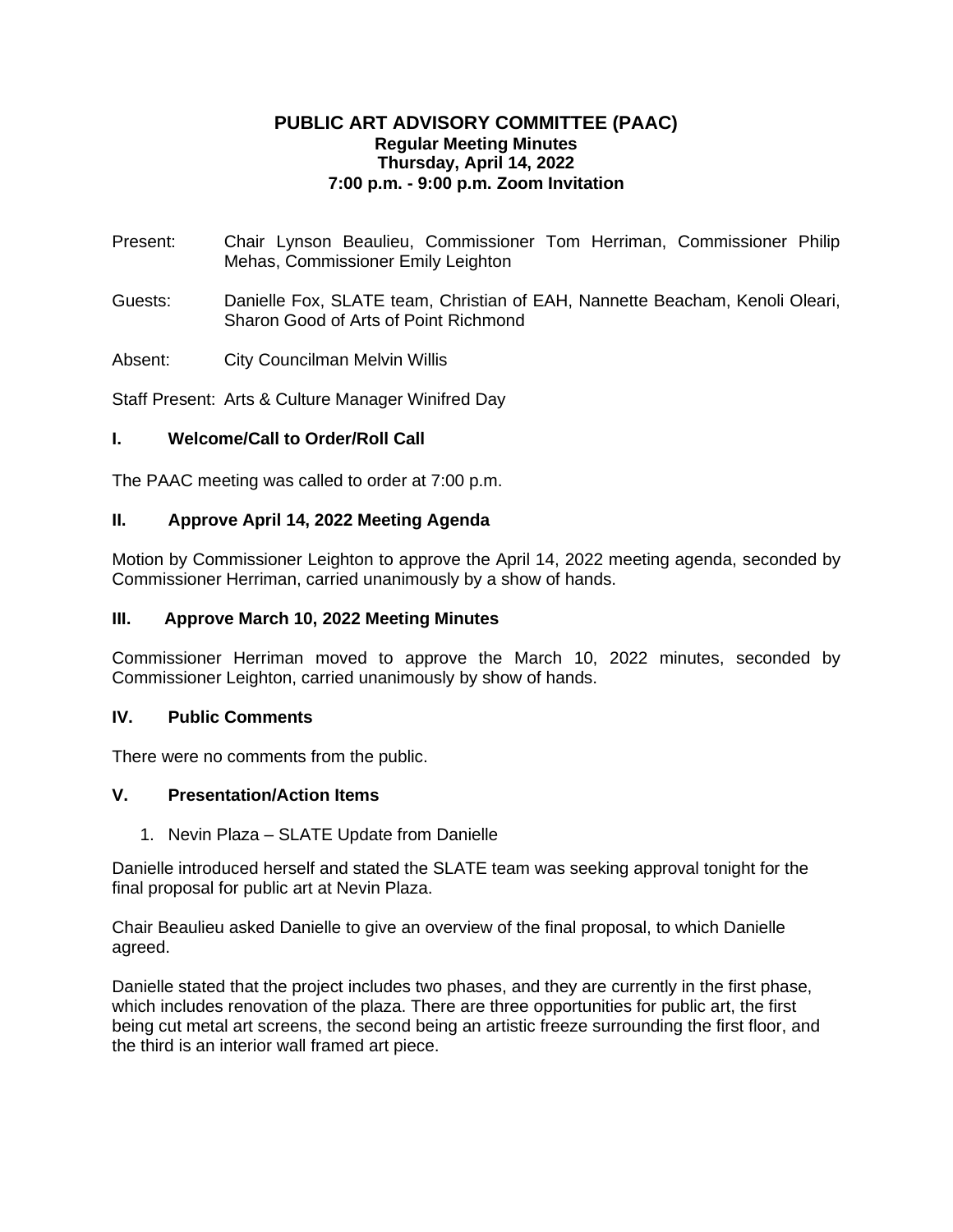For the exterior art freeze, Alexandra Bowman has been selected to design 18 panels that show Richmond's history, culture and community. The frieze will be printed in fired enamel by KVO Industries, and Richmond-based sign company, Thomas Swan, will be hanging the panels. For the powder-coated cut metal panels, prints and designs from NIAD artists- Shana Harper, Serena Scott, Felicia Griffin, and Jesus Salas- will be used. The panels will be made of aluminum and will have a twenty-year guarantee for the military blue color-coated finish. Artist information will be included on the corner of the building.

Commissioner Leighton asked about the lights shown in the design. Danielle responded these lights are downlights for safety; however, the frieze will have a trim that holds led lights that shines up on the freeze.

For the interior art commission, Alice Beasley has been selected to create a fabric piece. Her final proposal includes Richmond buildings, Betty Soskin, and Rosie the Riveter.

Commissioner Mehas asked Danielle if there was a budget for damages of the artwork. Danielle stated EAH is planning to manage the building and its art. Christian of EAH, stated they will have a property manager as well.

Commissioner Mehas asked where the fabric piece would be located. Danielle referenced the map and showed it would be at the lobby entrance to the housing offices.

Winifred Day asked if this would be the location where residents would go to pay rent, to which Danielle answered yes. She also stated Richmond residents could go here to inquire about living opportunities.

Commissioner Mehas motioned to accept the proposal as presented by Danielle of SLATE, seconded by Commissioner Leighton, carried out unanimously by show of hands.

2. COVID Relief Mini Grant – Washington School Kids Art Banner Designs

Kenoli introduced himself and Sharon, and stated he would first go over highlights, projects in works, and then will have time for questions.

Kenoli stated the Washington School art project is from preschool to sixth grade and has a theme of cultural diversity and diversity in nature. The final artwork will be turned into waterproof banners and will be hung at the school on May 1<sup>st</sup>.

The art selection process included the school's student council. The student council was instructed to select one art piece per grade. The student council and Kenoli selected about 75 pieces to present to the PAAC, who would need to select a final 25 pieces. After reviewing all artwork, Kenoli suggested to print some banners with four pieces per banner in order to maximize displaying more student artwork.

Commissioner Mehas asked Kenoli if they had budgeted for all supplies, to which Kenoli replied yes.

Commissioner Leighton motioned to approve the designs proposed by Kenoli, seconded by Commissioner Mehas, and carried out unanimously by show of hands.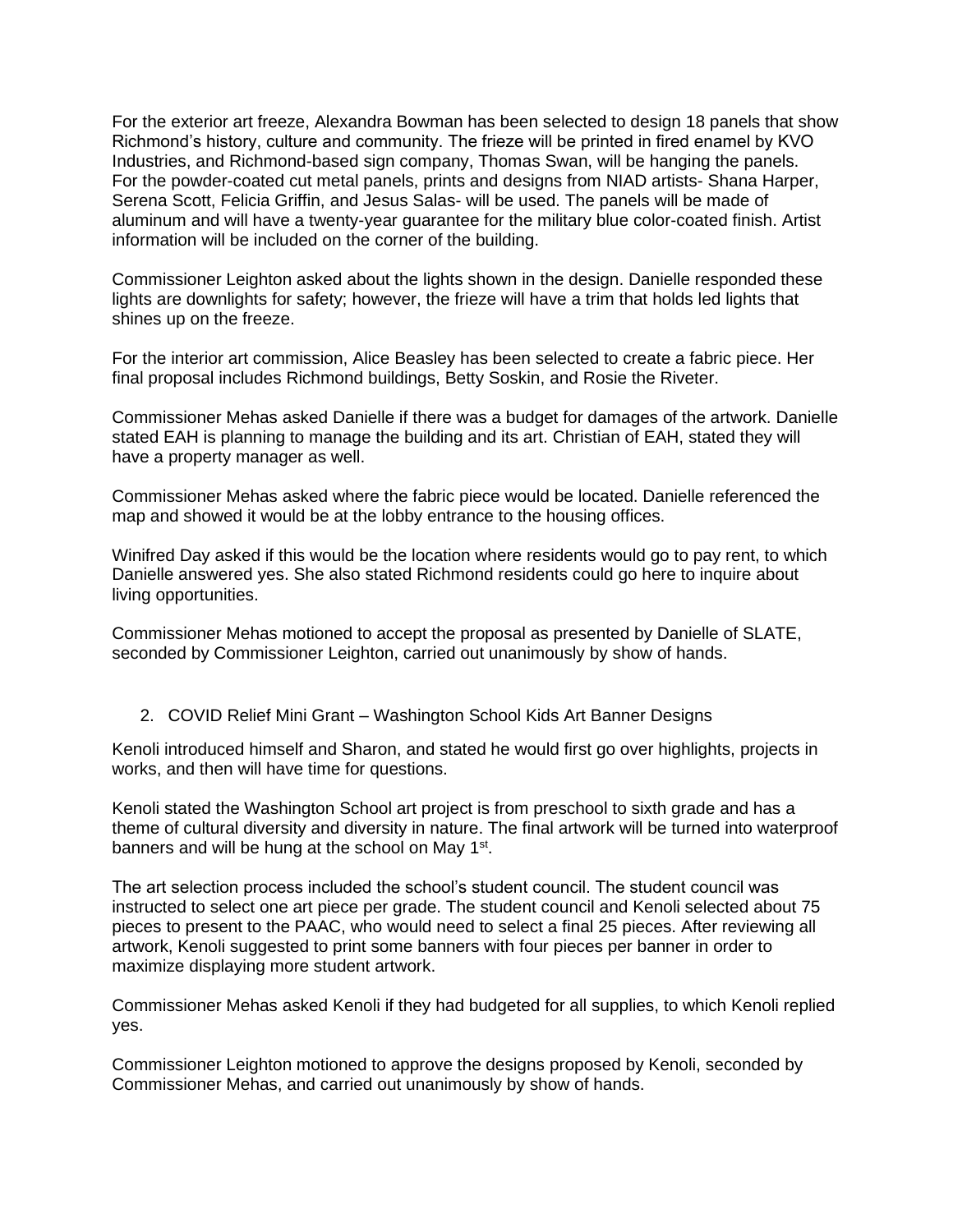# **VI. Discussion Items**

1. Type of project(s) for next budget year / RNCC April 11 Meeting to introduce PAAC

Commissioner Leighton stated that she and Commissioner Herriman attended the Neighborhood Council meeting and that the Neighborhood Council had suggestions for future art.

Commissioner Herriman stated that the council was excited about the idea, and he thinks they'll get a lot of responses from Neighborhood Councils.

Chair Beaulieu asked if there was a timeline for this, to which Commissioner Leighton responded that they asked for responses by June  $2^{nd}$ . She also stated that Shane is making a survey for the Neighborhood Councils.

Commissioner Mehas asked if this was still a competition, to which Commissioner Herriman responded yes. Neighborhood Councils will submit their site proposals to the PAAC, and they will ultimately select one winner.

2. Art Inventory- next steps to make the art inventory work for the PAAC and the City of Richmond

Winifred Day stated the person who was previously working on the project was on a two-month leave. He has completed photographs for two neighborhoods. Winifred suggested checking in on the interns who are mapping all the art and identifying exactly what should be included in the art inventory.

3. Art of Peace Gun Sculpture Project update

#### **VII. Information Items**

1. Arts and Culture Program Project Summaries (W. Day)

Winifred Day stated that regarding the John Wehrle mural restoration project, all artists who work on the mural will have to have insurance. She also stated she is currently working on getting encroachment permits.

Winifred Day stated regarding the Judy Baca mural, they need to have an installation plan and submit installation drawings.

2. Public Art Master Plan RFP – Distributed

Winifred Day stated that the RFP went out on the City's online website as well as a list of qualified candidates.

Chair Beaulieu asked about how many responses Winifred was expecting, to which Winifred responded five good responses.

Winifred Day also asked if anyone wanted to partake in being a panelist to let her know before she reaches out to other people outside of Richmond.